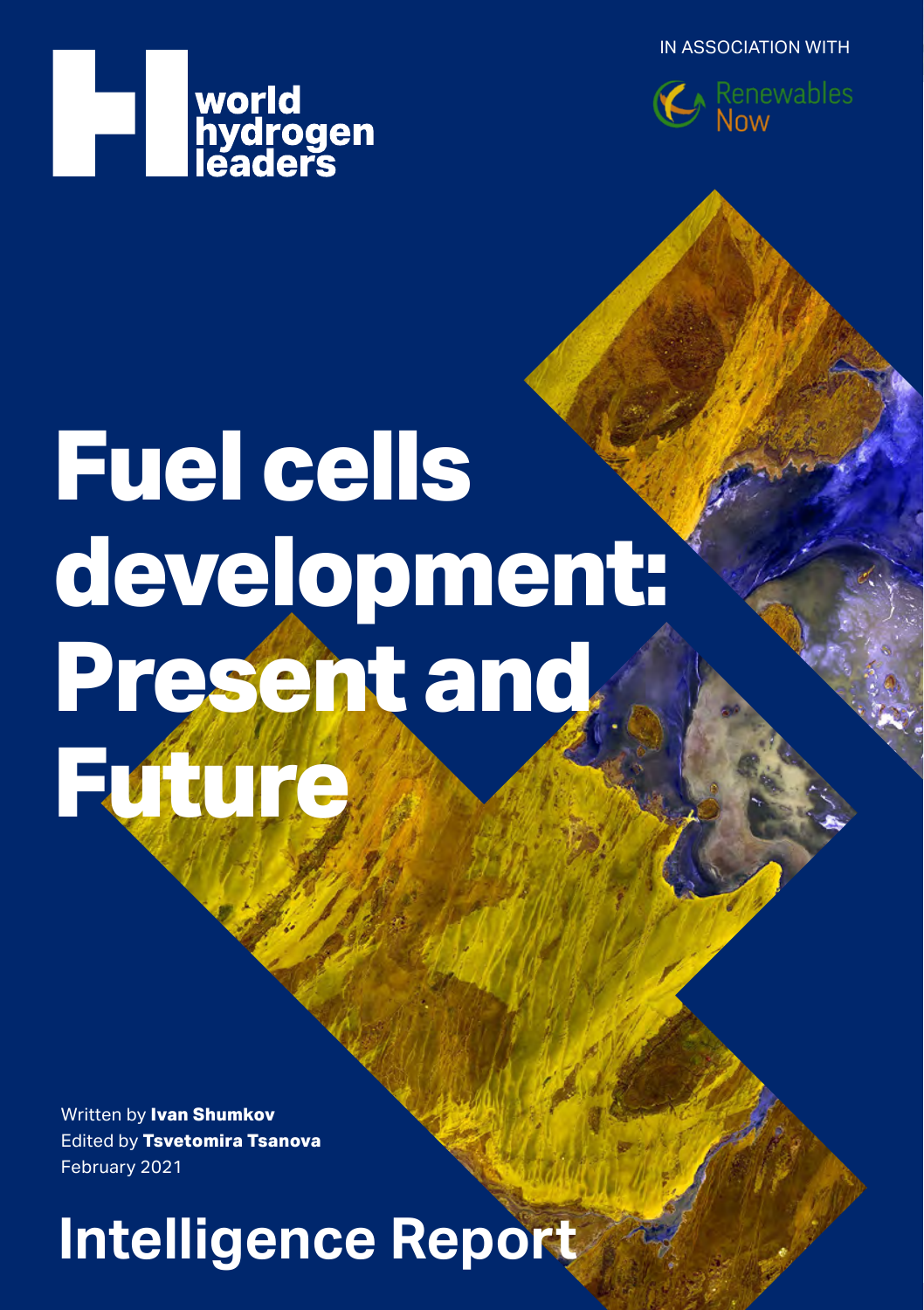



# **CONTENT**

| 1. Introduction and tech comparison | 3  |
|-------------------------------------|----|
| 2. Leading players in the market    | 5  |
| Plug power                          | 5  |
| <b>Ballard</b>                      | 7  |
| Fuelcell energy                     | 8  |
| Bloom energy                        | 8  |
| Ceres power                         | 9  |
| Other notable players               | 10 |
| 3. Trends in fuel cell development  | 11 |
| <b>USA</b>                          |    |
| Europe                              | 13 |
| 4. Future trends and expectations   | 14 |
| <b>5. References</b>                | 15 |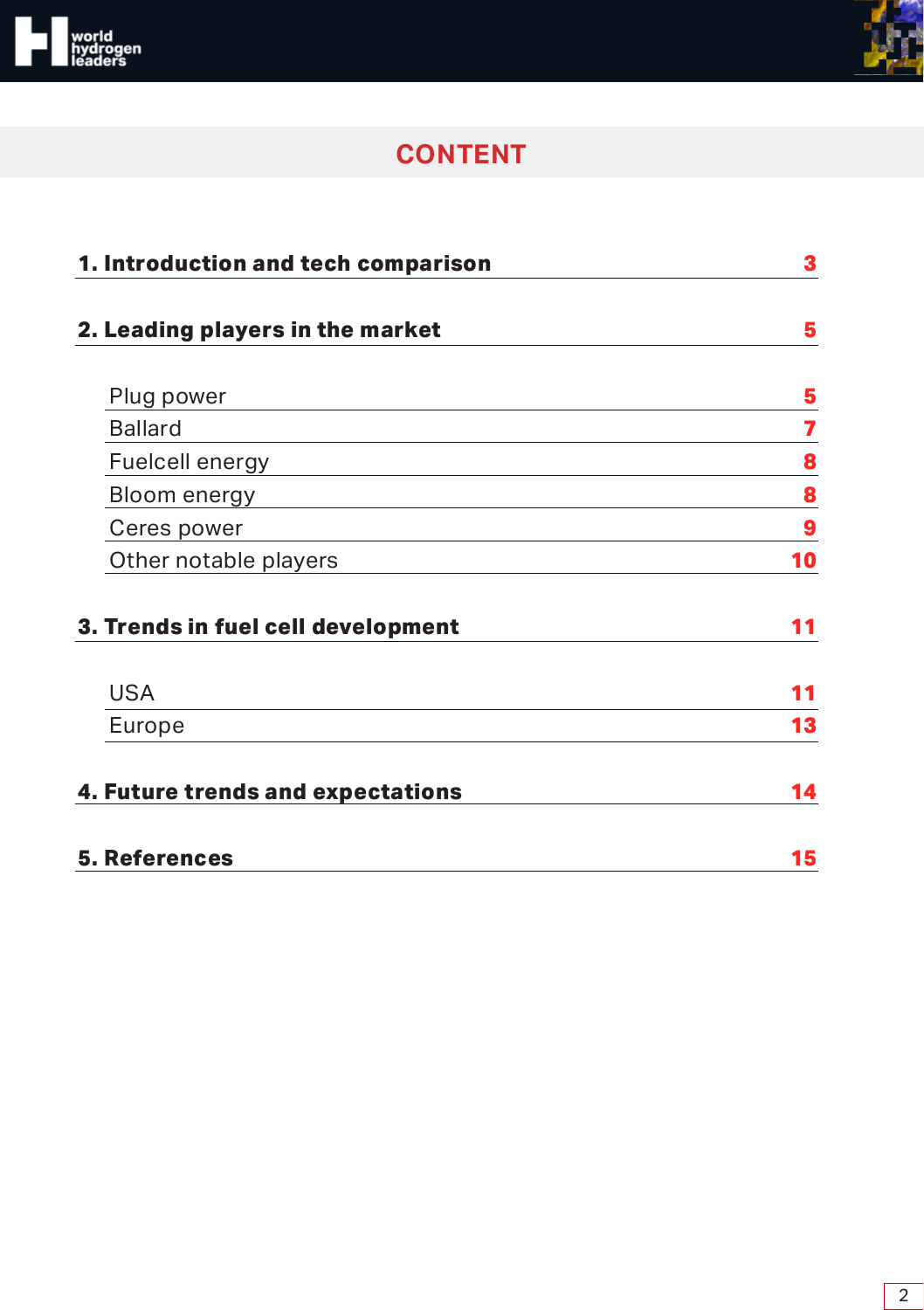<span id="page-2-0"></span>



# **1. INTRODUCTION AND TECH COMPARISON**

Fuel cells are devices that generate electricity through an electrochemical reaction in which oxygen and a fuel, such as hydrogen gas, mix to form water as a byproduct. Fuel cells can be used in every type of transportation, in material handling, and for stationary, portable and emergency backup power applications. They can operate at higher efficiencies than combustion engines.

This type of battery-like device is expected to play a vital role in the decarbonisation of various industries because it can run on hydrogen produced from renewable energy sources. Analysts believe that the 2020s will mark the rapid commercialisation of fuel cells and the build out of related infrastructure.

Presently, there are a number of fuel cell technologies. The more widely adopted among the larger sector players are polymer electrolyte membrane (pem) and solid oxide (sofc). More details about each technology are available below in a table prepared by the us government's office of energy efficiency & renewable energy.

| Fuel cell<br>type                           | Common<br>electrolyte                                                                                        | Operating<br>tempera-<br>ture | Typical<br>stack size | <b>Electrical</b><br>efficiency<br>(lhv)   | Applica-<br>tions                                                                                                        | Advantages Challenges                                                                                                                                           |                                                                                                                                          |
|---------------------------------------------|--------------------------------------------------------------------------------------------------------------|-------------------------------|-----------------------|--------------------------------------------|--------------------------------------------------------------------------------------------------------------------------|-----------------------------------------------------------------------------------------------------------------------------------------------------------------|------------------------------------------------------------------------------------------------------------------------------------------|
| Polymer<br>electrolyte<br>membrane<br>(pem) | Perfluorosul-<br>fonic acid                                                                                  | $< 120^{\circ}$ c             | <1 kw-100<br>kw       | 60% direct<br>h2<br>40% re-<br>formed fuel | Backup<br>power<br>Portable<br>power<br><b>Distributed</b><br>qeneration<br>Transporta-<br>tion<br>Specialty<br>vehicles | Solid<br>electrolyte<br>reduces cor-<br>rosion and<br>electrolyte<br>management<br>problems<br>Low temper-<br>ature<br>Quick start-<br>up and load<br>following | Expensive<br>catalysts<br>Sensitive to<br>fuel impu-<br>rities                                                                           |
| Alkaline (afc)                              | Aqueous<br>potassium<br>hydroxide<br>soaked in a<br>porous ma-<br>trix, or alka-<br>line polymer<br>membrane | $< 100^{\circ}$ c             | $1 - 100$ kw          | 60%                                        | Military<br>Space<br>Backup<br>power<br>Transporta-<br>tion                                                              | Wider range<br>of stable ma-<br>terials allows<br>lower cost<br>components<br>Low temper-<br>ature<br>Quick start-<br>up                                        | Sensitive to<br>co <sub>2</sub> in fuel<br>and air<br>Electrolyte<br>management<br>(aqueous)<br>Electrolyte<br>conductivity<br>(polymer) |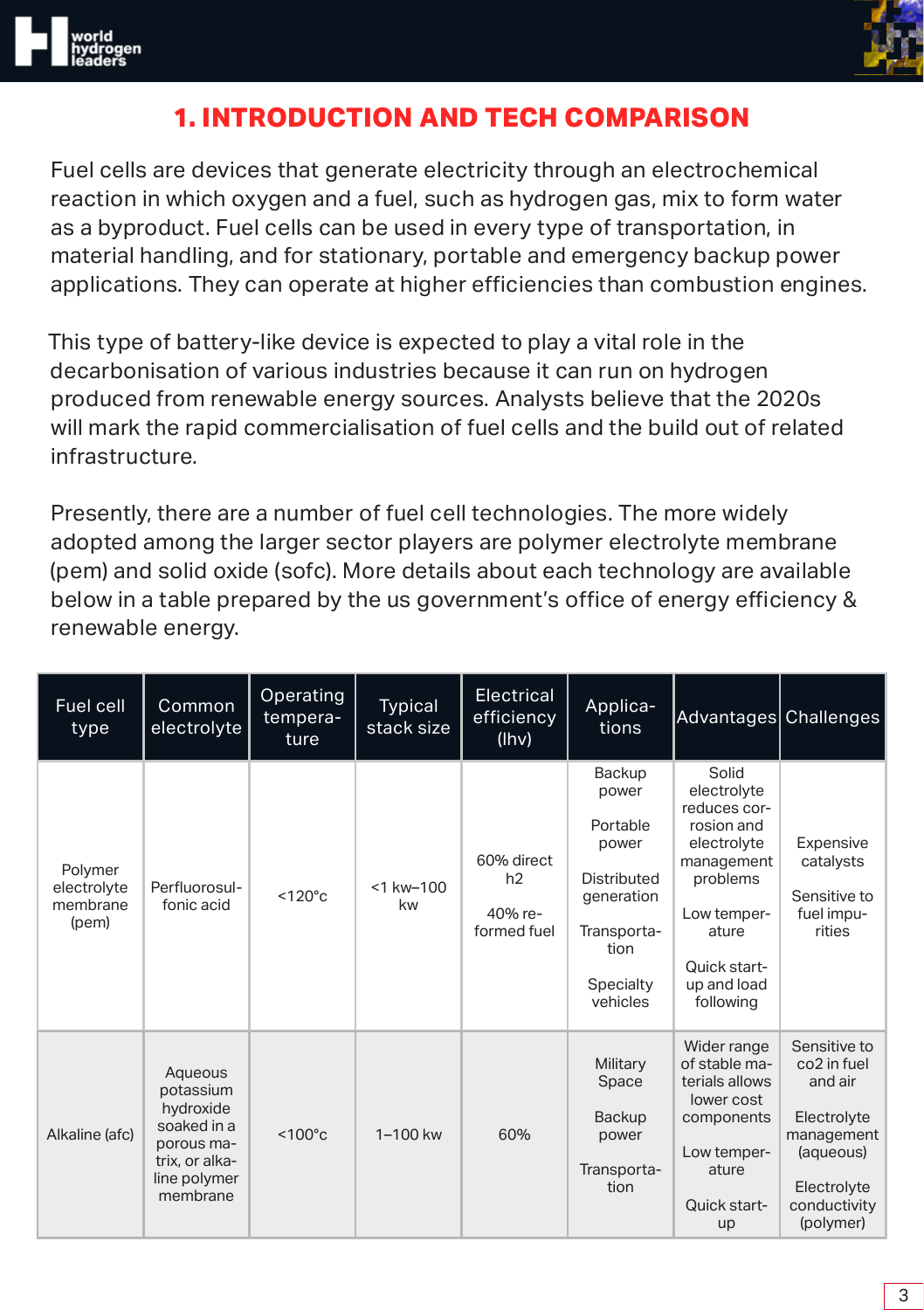



| Fuel cell<br>type             | Common<br>electrolyte                                                                                | Operating<br>tempera-<br>ture | Typical<br>stack size                            | Electrical<br>efficiency<br>(lhv) | Applica-<br>tions                                                      | Advantages Challenges                                                                                                         |                                                                                                                                               |
|-------------------------------|------------------------------------------------------------------------------------------------------|-------------------------------|--------------------------------------------------|-----------------------------------|------------------------------------------------------------------------|-------------------------------------------------------------------------------------------------------------------------------|-----------------------------------------------------------------------------------------------------------------------------------------------|
| Phosphoric<br>acid (pafc)     | Phosphoric<br>acid soaked<br>in a porous<br>matrix or<br>imbibed in<br>a polymer<br>membrane         | 150°-200°c                    | 5-400 kw.<br>100 kw mod-<br>ule (liquid<br>pafc) | 40%                               | Distributed<br>qeneration                                              | Suitable for<br>chp<br>Increased<br>tolerance to<br>fuel impu-<br>rities                                                      | Expensive<br>catalysts<br>Long start-<br>up time<br>Sulfur sensi-<br>tivity                                                                   |
| Molten<br>carbonate<br>(mcfc) | Molten<br>lithium.<br>sodium, and/<br>or potassium<br>carbonates.<br>soaked in<br>a porous<br>matrix | 600°-700°c                    | 300 kw-3<br>mw.<br>300 kw<br>module              | 50%                               | Electric<br>utility<br><b>Distributed</b><br>generation                | High effi-<br>ciency<br>Fuel flexi-<br>bility<br>Suitable for<br>chp<br>Hybrid/gas<br>turbine cycle                           | High tem-<br>perature<br>corrosion<br>and break-<br>down of cell<br>components<br>Long start-<br>up time<br>Low power<br>density              |
| Solid oxide<br>(sofc)         | Yttria stabi-<br>lised zirconia                                                                      | 500°-1,000°c                  | 1 kw-2 mw                                        | 60%                               | Auxiliary<br>power<br>Electric<br>utility<br>Distributed<br>generation | High effi-<br>ciency<br>Fuel flexi-<br>bility<br>Solid elec-<br>trolyte<br>Suitable for<br>chp<br>Hybrid/gas<br>turbine cycle | High tem-<br>perature<br>corrosion<br>and break-<br>down of cell<br>components<br>Long start-<br>up time<br>Limited<br>number of<br>shutdowns |

In addition to the five technologies mentioned above, also noteworthy are zinc air fuel cells (zafc) and direct methanol fuel cells (dmfc).

Zafcs feature a gas diffusion electrode, a zinc anode separated by electrolyte and a mechanical separator. In these fuel cells oxygen is reduced to hydroxide, which combines with oxidized zinc and generates electrons in the process.

As per dmfcs, they are similar to pems except that rather than using gaseous hydrogen as the fuel, they utilise liquid methanol. Their operating temperatures range from 60 to 130 degrees celsius.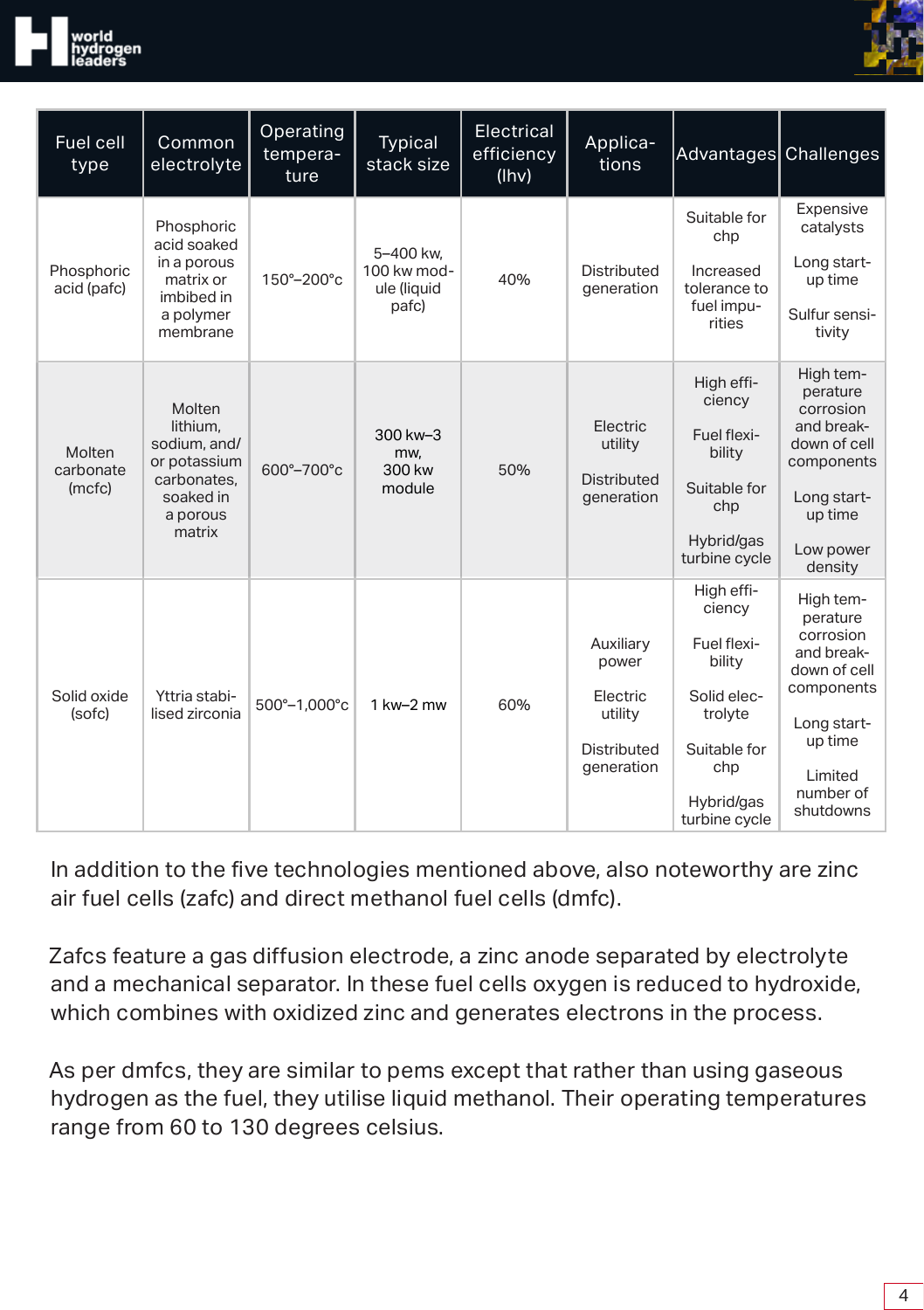

# **2. LEADING PLAYERS IN THE MARKET**

The table below includes five of the larger publicly-traded players in the field of fuel cell technology, ranked based on their market capitalisation on february 23, 2021. Some of these companies are fuel cell suppliers, while others offer complete solutions for various sectors.

| Country | Name                                | <b>Ticker</b> | Market cap<br>(in usd) | Technology  |
|---------|-------------------------------------|---------------|------------------------|-------------|
| Usa     | Plug power inc                      | (nasdaq:plug) | 24.42bn                | Pem         |
| Canada  | <b>Ballard power</b><br>systems inc | (nasdaq:plug) | 8.55 <sub>bn</sub>     | Pem         |
| Usa     | Fuelcell energy<br>inc.             | (nasdaq:fcel) | 5.76 <sub>bn</sub>     | Solid oxide |
| Usa     | Bloom energy<br>corp                | (nyse:be)     | 4.76 <sub>bn</sub>     | Solid oxide |
| Uk      | Ceres power<br>holdings plc         | (lon:cwr)     | 3.07 <sub>bn</sub>     | Solid oxide |

#### **Plug power**

The company with significantly higher capitalisation than the other four is plug power, which hit the headlines at the start of 2021 by signing a major investment deal with a south korean industrial conglomerate.

Plug power is a fuel cell developer and supplier that focuses on green hydrogen opportunities around the world. The company's offerings include: progen fuel cell engines for use in transportation and stationary power products; gendrive fuel cells for existing electric class-1, class-2 and class-3 material handling electric truck fleets; and gensure hydrogen fuel cell backup power solutions for markets with both low-power and high-power requirements.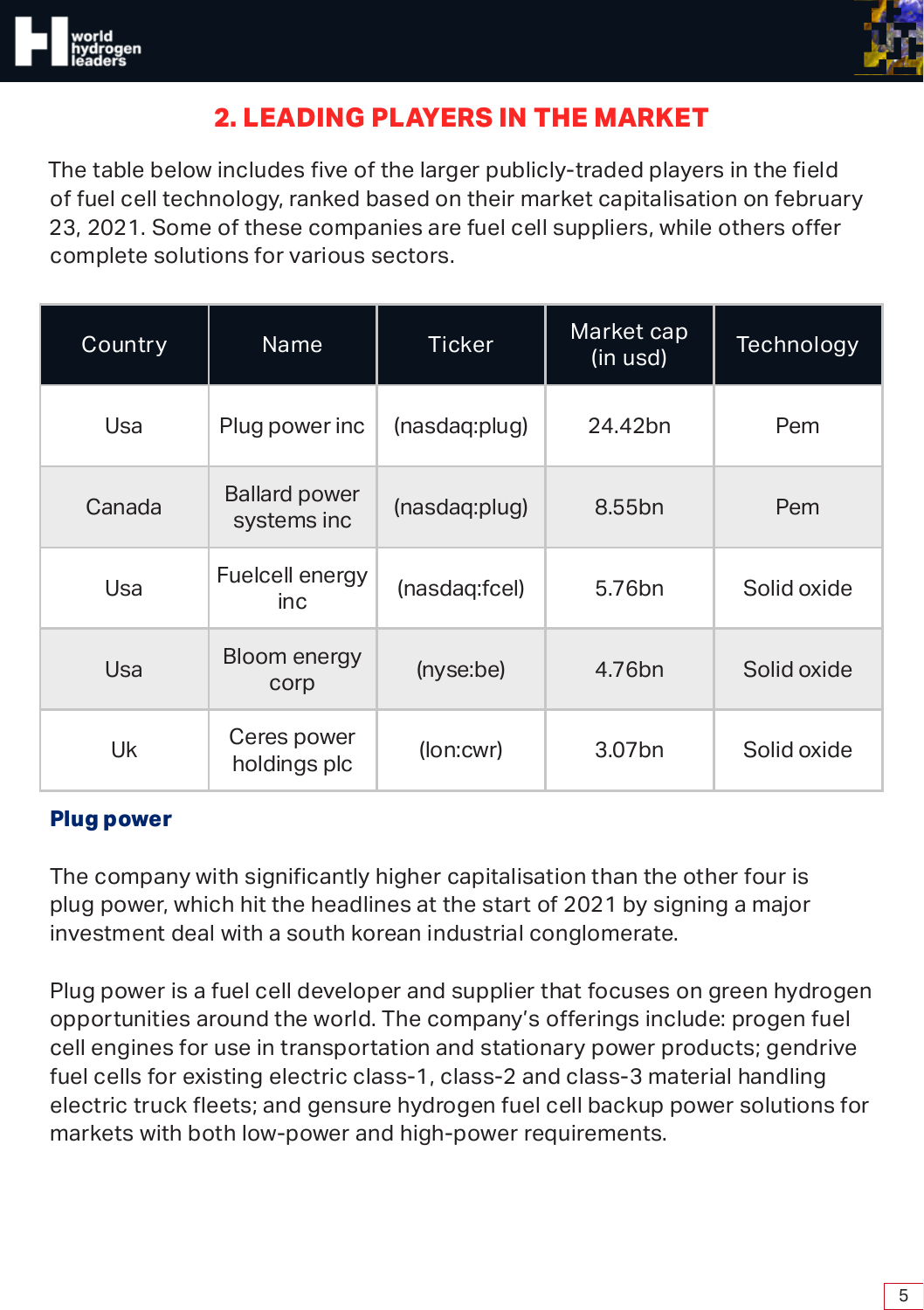

South korea's sk group agreed in early january to invest usd 1.5 billion in the hydrogen fuel cell provider as part of a new strategic partnership between the two, in exchange for a roughly 9.9% stake in the us company. The pair said their alliance aims at accelerating hydrogen as an alternative energy source in asian markets, where, particularly in korea, they plan to offer hydrogen fuel cell systems, hydrogen fuelling stations and electrolysers. A joint venture targeting the korean market is also being planned.

In the weeks after the partnership announcement, the company launched an upsized public offering of common stock through which it raised more than usd 2 billion in net proceeds for working capital and other general corporate purposes. The company noted that that was the largest bought deal in the clean tech sector. When also taking into consideration the final closing of the partnership with sk group, plug power's total cash balance is exceeding usd 5 billion, it said at the time.

The company's key focus areas for 2021 include stepping up its expansion in the green hydrogen generation business and successfully launching jvs with both sk group and carmaker groupe renault to create a global footprint. In mid-february 2021, plug power also announced the signing of a memorandum of understanding (mou) to set up an equally-owned green hydrogen jv in madrid with sustainable infrastructure company acciona sa to serve customers in spain and portugal. Plug power will serve as the preferred supplier of electrolyser technology.

About a month before announcing its financial results for 2020, plug power said it had exceeded its annual gross billings target and raised its 2021 guidance to usd 475 million from usd 450 million. Moreover, it increased its 2024 gross billings target by over 40% to usd 1.7 billion.

The actual 2020 figure was later reported at usd 337.4 million, which is a 42.5% year-on-year jump, marking a record for the company. Still, it continued to post annual net losses, with a negative 2020 bottom line of usd 561.7 million largely due to huge costs related to non-cash charges for certain customer warrants.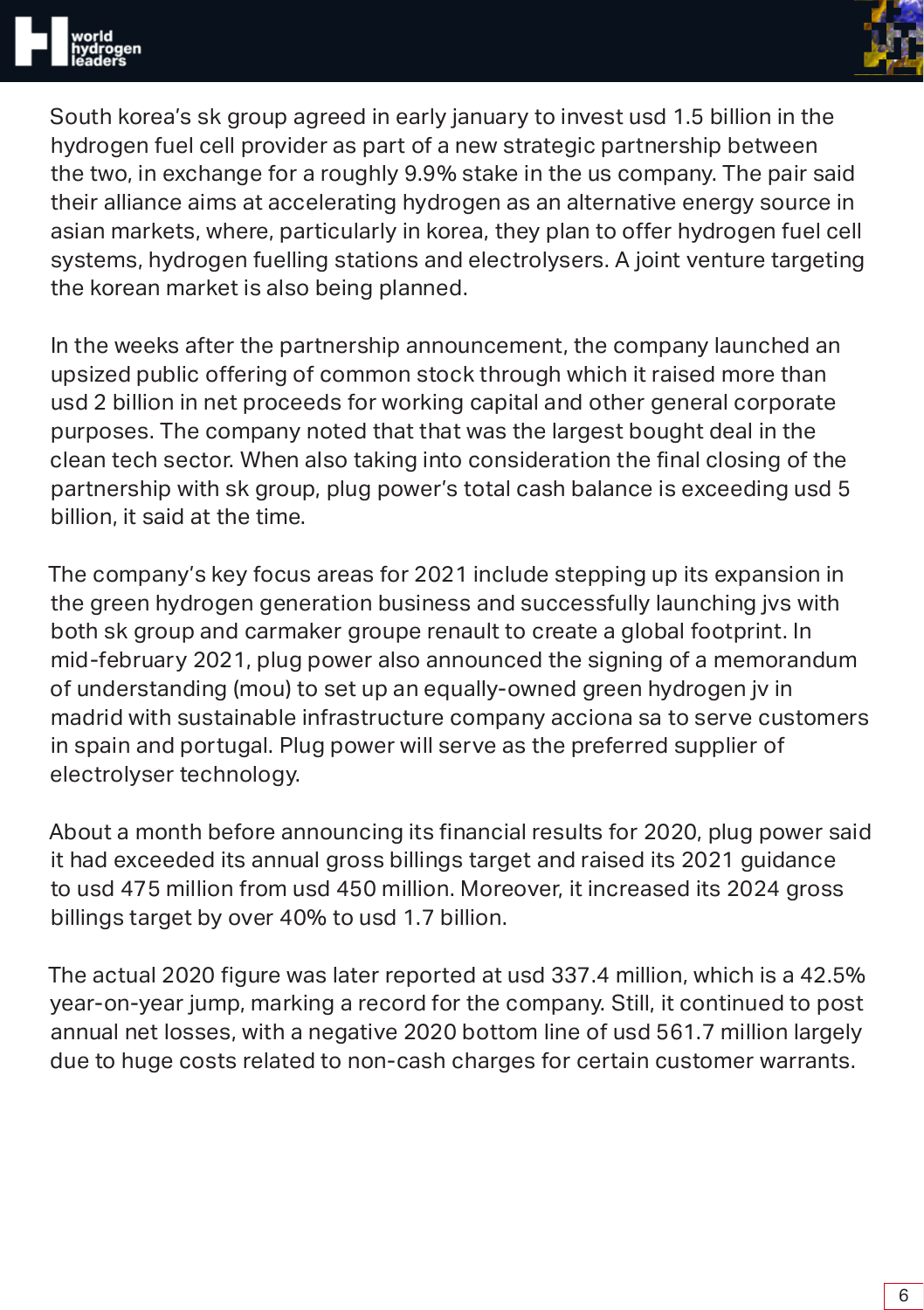



#### **Ballard**

Ballard is a provider of zero-emission pem fuel cells for use in the electrification of mobility. The company's offerings include:

- **•** Motive modules with net power ranging from 30 kw to 100 kw for buses, trucks, light rail and other heavy duty vehicles;
- **•** The fcwave module that provides zero-emission power to marine vessels;
- **•** Both air-cooled and liquid-cooled pem fuel cell stacks for mobility and stationary applications;
- **•** And hydrogen-fueled stationary systems that provide backup power to critical infrastructure.

With corporate headquarters in vancouver, ballard has operations in canada, the us, europe and china. The company's core activities of membrane electrode assemblies production, integration and testing of fuel cell stacks, and assembly and testing of motive modules, are carried out at its canadian facilities.

Similar to plug power, ballard recently closed a bought deal offering of common stock, raising usd 550.2 million gross. It could secure a further usd 82.5 million if the underwriters exercise the over-allotment option in full. Ballard said it will use the net proceeds to further bolster its balance sheet. This will provide it with additional flexibility to finance its growth strategy, which covers product innovation, investments in production capacity expansion and localisation, future acquisitions and strategic partnerships and investments.

For the nine months through september 2020, ballard reported a top line of usd 75.3 million, up from usd 64 million, while for the full 2019 it posted revenues of usd 106.3 million. The bottom line for the first nine months of 2020 was a loss of usd 36.7 million, growing from usd 28.8 million a year earlier. The annual net loss for 2019 was usd 39 million.

The company plans to announce its 2020 financial results on march 11, 2021.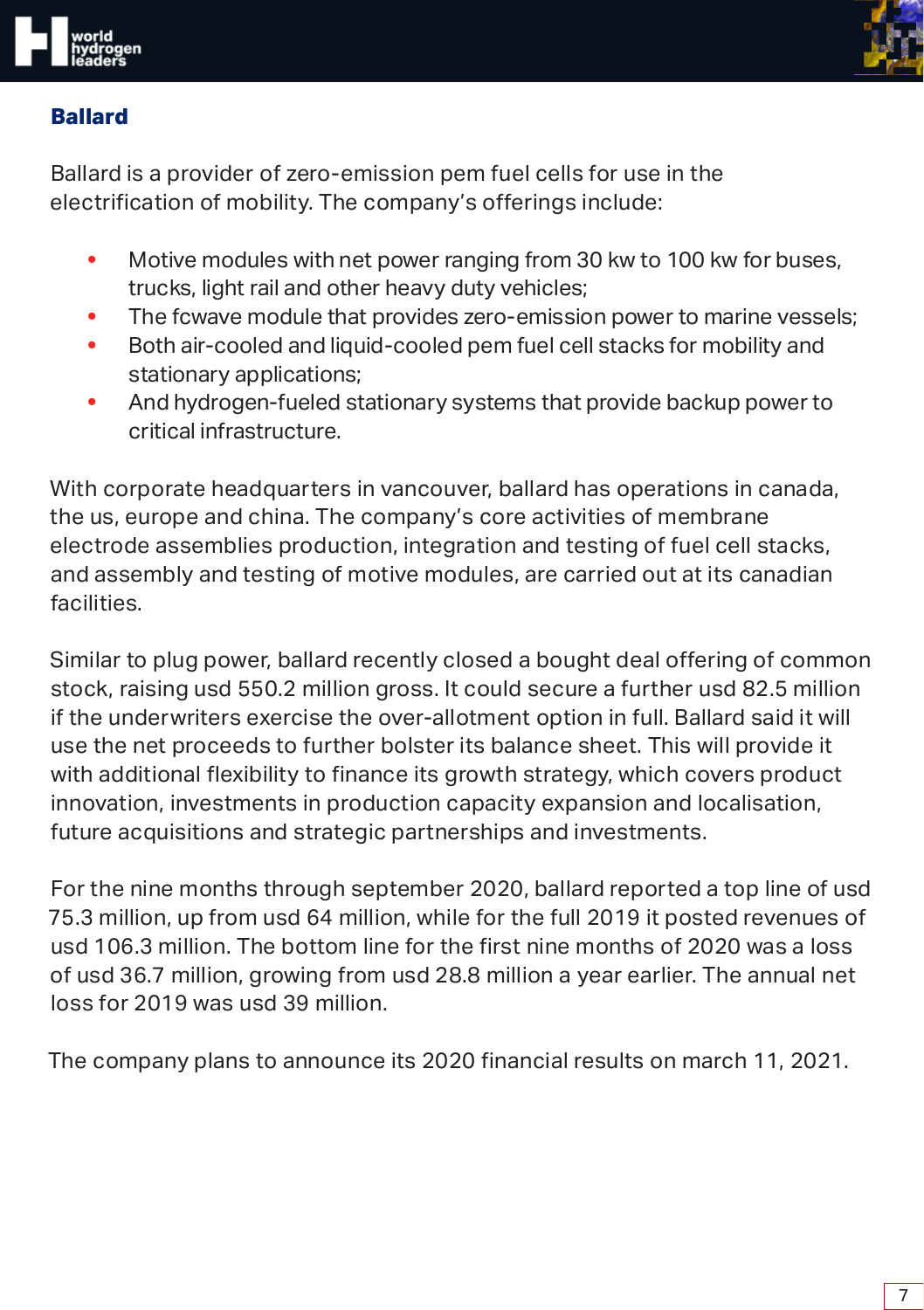

#### **Fuelcell energy**

Connecticut-based fuelcell energy offers fuel cell solutions under the suresource product line, delivering distributed power generation through plants that emit only trace levels of nitrogen oxide (nox), sulfur oxide (sox) or particulate matter. The products are available in different sizes and configurations to address customer needs such as natural gas letdown station energy recovery, fuel cell carbon capture and distributed hydrogen.

In december, the company concluded an underwritten public offering of shares and raised usd 162.5 million in gross proceeds for its own use, not including usd 95.5 million received by selling stockholders. Fuelcell energy later said it had used the funds to extinguish senior secured debt and pay amounts owed to enbridge inc under certain preferred shares issued previously by a fuelcell energy subsidiary. This left usd 47.5 million of net proceeds from the offering to be used to speed up the development and commercialisation of the company's solid oxide platform and for project development and financing, as well as for working capital support and general corporate purposes.

In the full fiscal year through october 2020, fuelcell energy generated usd 70.9 million in total revenues, up 17%, and ended the 12-month period with a total backlog of usd 1.29 billion, down 2.5% on the year. Its net loss for the fiscal year widened to usd 89.1 million from usd 77.6 million.

#### **Bloom energy**

San jose, california-based bloom energy has developed a distributed, on-site electric power solution, called the energy server platform, that uses solid oxide fuel cells to convert fuel to electricity, without combustion. The bloom energy server can run on natural gas or biogas and is a modular solution that can be delivered with capacities ranging from 100 kw to 10s mw.

This stationary power generation platform delivers uninterrupted, clean electricity that, the company says, is ideal for microgrid applications. Bloom energy has customers in manufacturing, data centres, healthcare, retail, higher education, utilities and other industries.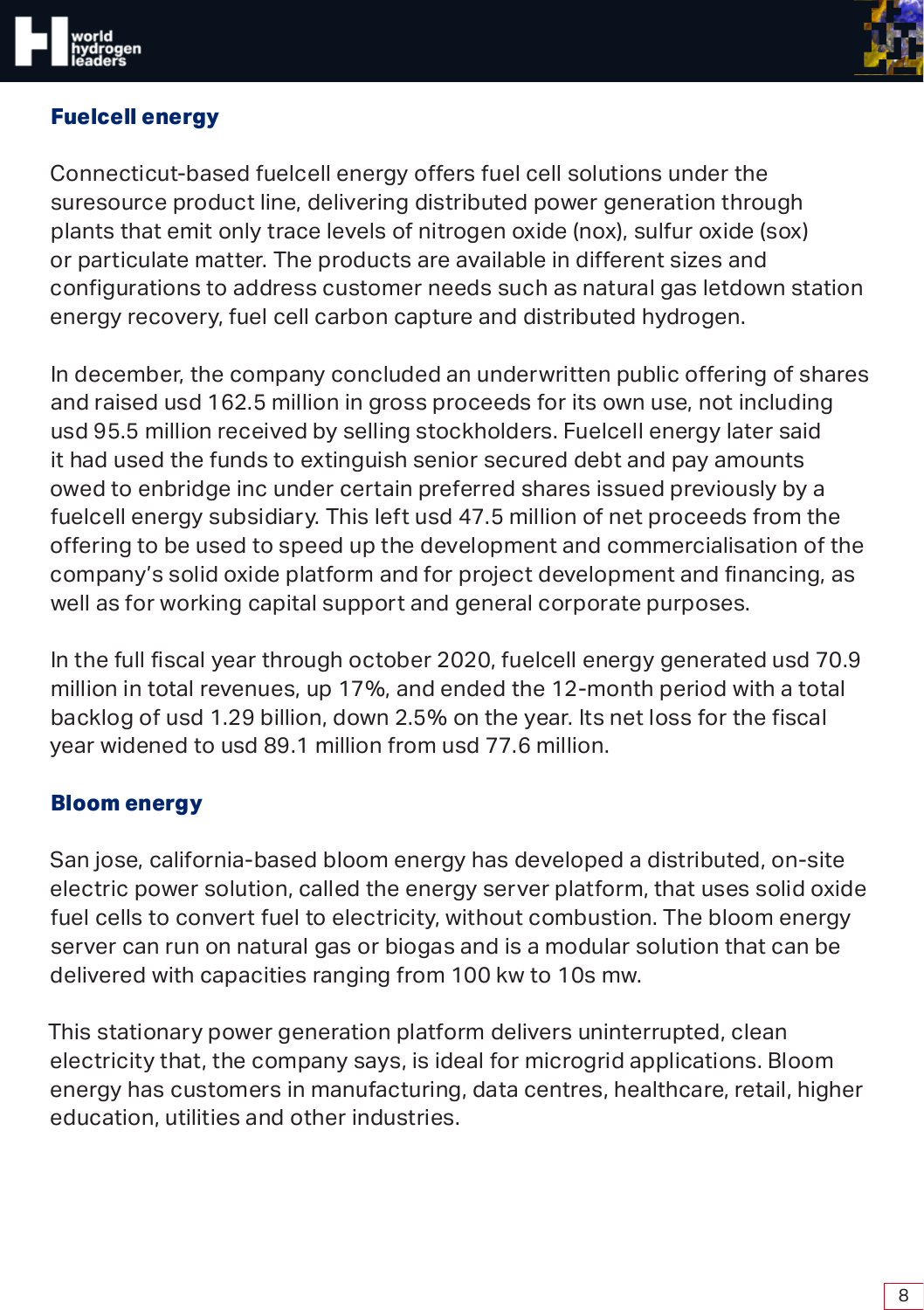

Because the company offers a complete solution for power generation , bloom energy's business generates significantly more revenues than the aforementioned sector players offering mainly fuel cells. The company reported a top line of usd 794.2 million for 2020, up 1.1%, with 1,326 "acceptances" representing 132.6 mw, which is an 11.1% year-on-year increase. It made a forecast for 2021 revenues in the range of usd 950 million to usd 1 billion and expects to approach a positive cash flow from operations this year.

"the biden administration is embracing proactive climate change policies and continuing a low-interest environment while focusing on critical infrastructure investments that fit well with our strategic approach. And, beyond the united states, there is significant momentum in asia and opportunities to grow in other markets around the world," said kr sridhar, founder, chairman and ceo of the company.

In 2020, bloom energy's annual net loss was reduced to usd 157.6 million from usd 306.9 million.

#### **Ceres power**

Ceres power is the developer of the steelcell solid oxide fuel cell technology, which can generate power from both conventional fuels such as natural gas and sustainable ones like biogas, ethanol or hydrogen. The company is looking to embed its technology in mass-market energy products for the commercial, residential and transportation markets. The solution is modular and can be installed in 1-kw systems for residential use through to hundreds of kilowatts for car charging or grid reinforcement.

In december 2020, ceres power announced the continuation of its existing relationship with the bosch group to move from prototyping fuel cell stacks to preparing for mass production of fuel cell systems based on ceres' technology. The plan is to establish multiple sites in germany to achieve an initial manufacturing capacity of 200 mw in 2024. The systems will be used in the stationary power market, initially for decentralised power plants in cities, factories, data centres and electric vehicle (ev) charging infrastructure. Bosch is already a minority shareholder in ceres, with a 17.6% interest.

Ceres noted that in time it could seek an expansion at the german facilities to not only meet demand for bosch fuel cell systems but also that for steelcellbased stacks in multiple third-party systems.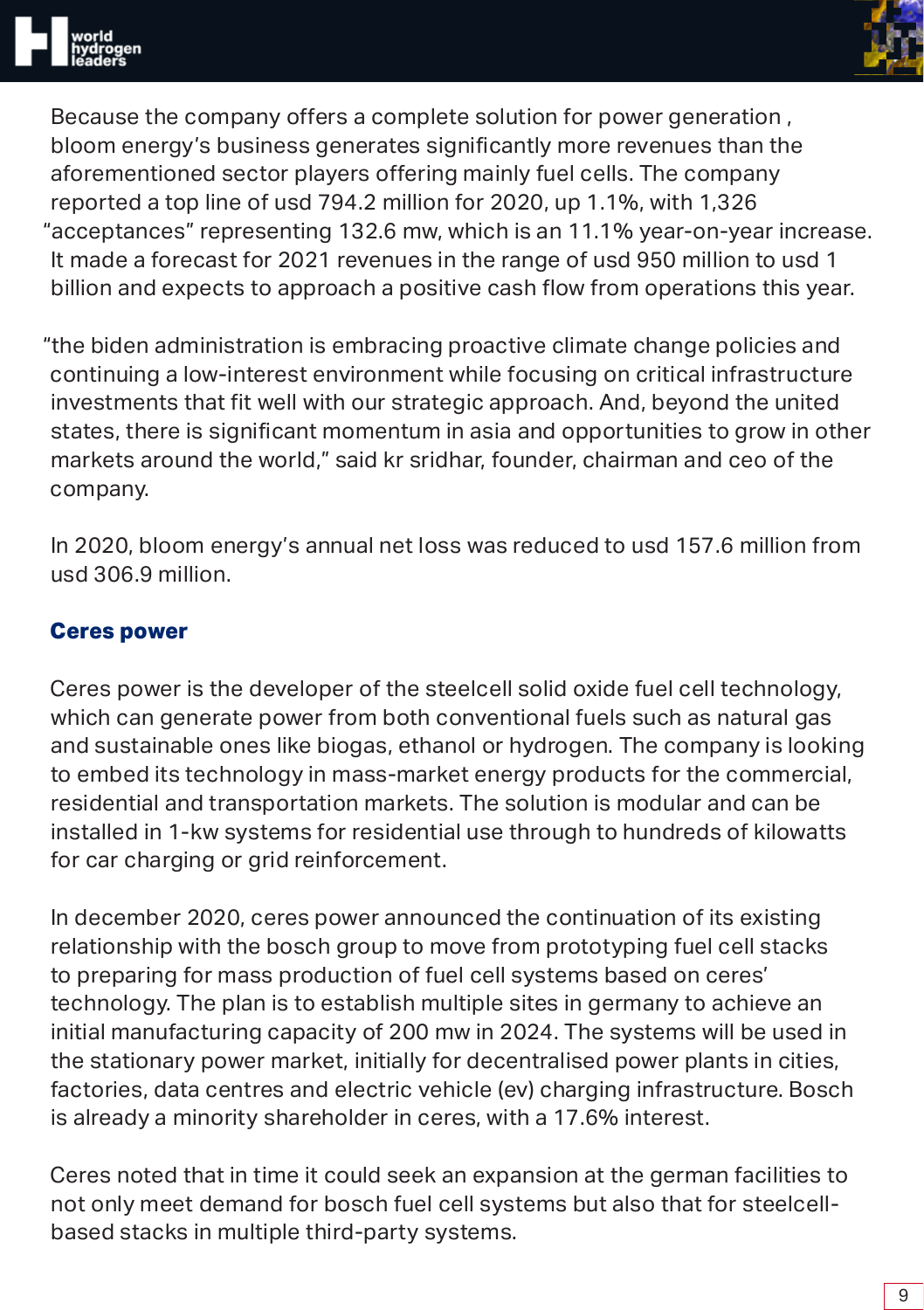

The uk firm also has a partnership with doosan fuel cell co ltd. The latter plans to build an initial 50-mw mass manufacturing facility to produce under licence ceres' fuel cell stacks in south korea. Doosan also intends to jointly develop a ceres-based fuel cell system for marine propulsion and power generation with singaporean shipping company navig8.

In 2020, ceres changed its fiscal year end to december 31 from june 30 and reported revenue of gbp 18.9 million for the 12 months through june 2020 versus gbp 15.3 million for the financial year ended june 30, 2019. Its loss expanded to gbp 7.3 million from gbp 4.8 million.

For the 18-month period to december 31, 2020, the company expects its revenue to range from gbp 32 million to gbp 33 million, putting it above market expectations.

The company said in february 2021 that its current focus remains on assisting its manufacturing partners in achieving mass market launches in 2024. This, in turn, will trigger royalty payments to ceres.

#### **Other notable players**

There are a number of both listed and non-publicly-traded companies that are heavily involved in the field of fuel cells development, as well as some conglomerates that have dedicated fuel cell divisions. The listed ones include us diversified groups air products & chemicals inc and cummins inc, elringklinger ag of germany, uk-based proton motor power systems plc and israel's gencell ltd. Among the non-publicly-traded players we can find the above-mentioned doosan and bosch, as well as toshiba energy systems & solutions corp, altergy systems, powercell sweden ab, intelligent energy ltd and blue world technologies aps.

There is also advent technologies, which got listed on the nasdaq stock market during the preparation of this report by completing a merger with the publicly listed special purpose acquisition company (spac) called amci acquisition corp. Advent technologies develops high temperature pem fuel cells for passenger, commercial vehicle, drone and lightweight aviation (evtol), and other stationary and portable power applications. The company says it intends to commercialise its technology through partnerships with tier1s, original equipment manufacturers (oems) and system integrators.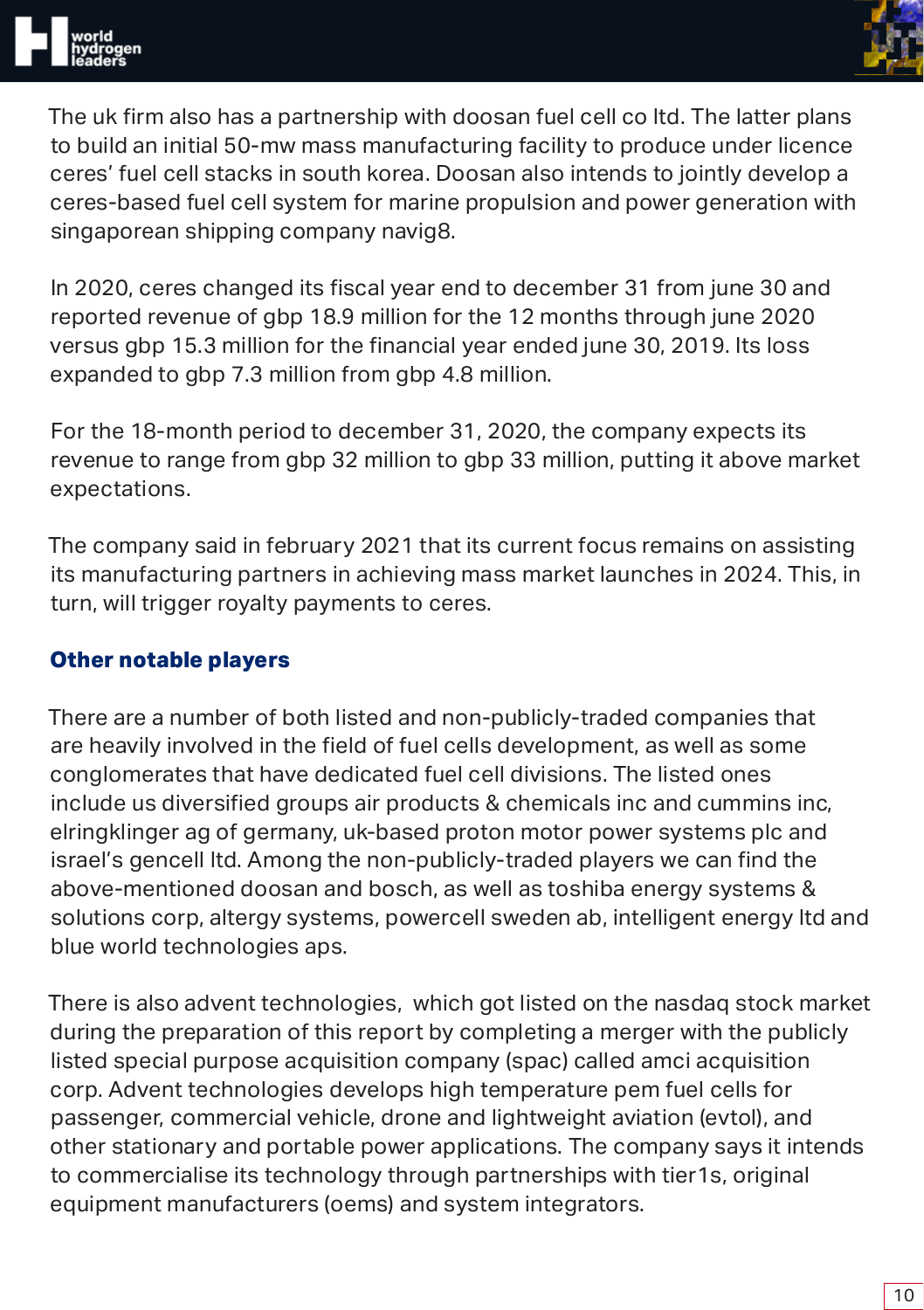



## **3. TRENDS IN FUEL CELL DEVELOPMENT**

Sector players most often rely on government grants and business partnerships in a drive to commercialise their fuel cell offerings.

#### **Usa**

In the us, the department of energy (doe) has a dedicated hydrogen and fuel cell technologies office (hfto) that regularly offers grants and funding opportunities for research and development (r&d) activities in the field. The doe points at factors like **cost, performance** and **durability** as the key challenges in the fuel cell industry. The energy department explains that with platinum being one of the largest **cost** components of a fuel cell, a big chunk of the r&d work falls on identifying ways to boost activity and utilisation of current platinum group metal (pgm) and pgm-alloy catalysts, as well as on non-pgm catalyst approaches for long-term applications.

When it comes to **performance**, r&d focuses on the development of ionexchange membrane electrolytes with enhanced efficiency and durability at lower cost, improving membrane electrode assemblies (meas), developing transport models, identifying and mitigating degradation mechanisms, and maintaining core activities on components and sub-systems.

As per a key performance factor such as **durability,** doe has set respective durability targets of 40,000 hours and 5,000 hours for stationary and transportation fuel cells, under realistic operating conditions, and is developing materials and strategies to mitigate fuel cell degradation mechanisms.

Every year, the doe publishes an annual progress report for its hydrogen and fuel cells programme that includes a section supporting the r&d of fuel cell technologies for transportation, stationary and cross-cutting applications. The particular sub-programme sets objectives such as:

- **•** Develop a 68% peak-efficient (ultimate 72%), direct hydrogen fuel cell power system for heavy-duty trucks that can achieve 25,000-hour durability (ultimate 30,000 hours) and be mass produced at a cost of usd 80 per kw by 2030 (ultimate usd 60/kw).
- **•** Develop a 65% peak-efficient, automotive direct hydrogen fuel cell power system that can achieve 5,000-hour durability (ultimate 8,000 hours) and be mass produced at a cost of usd 40/kw by 2025 (ultimate usd 30/kw).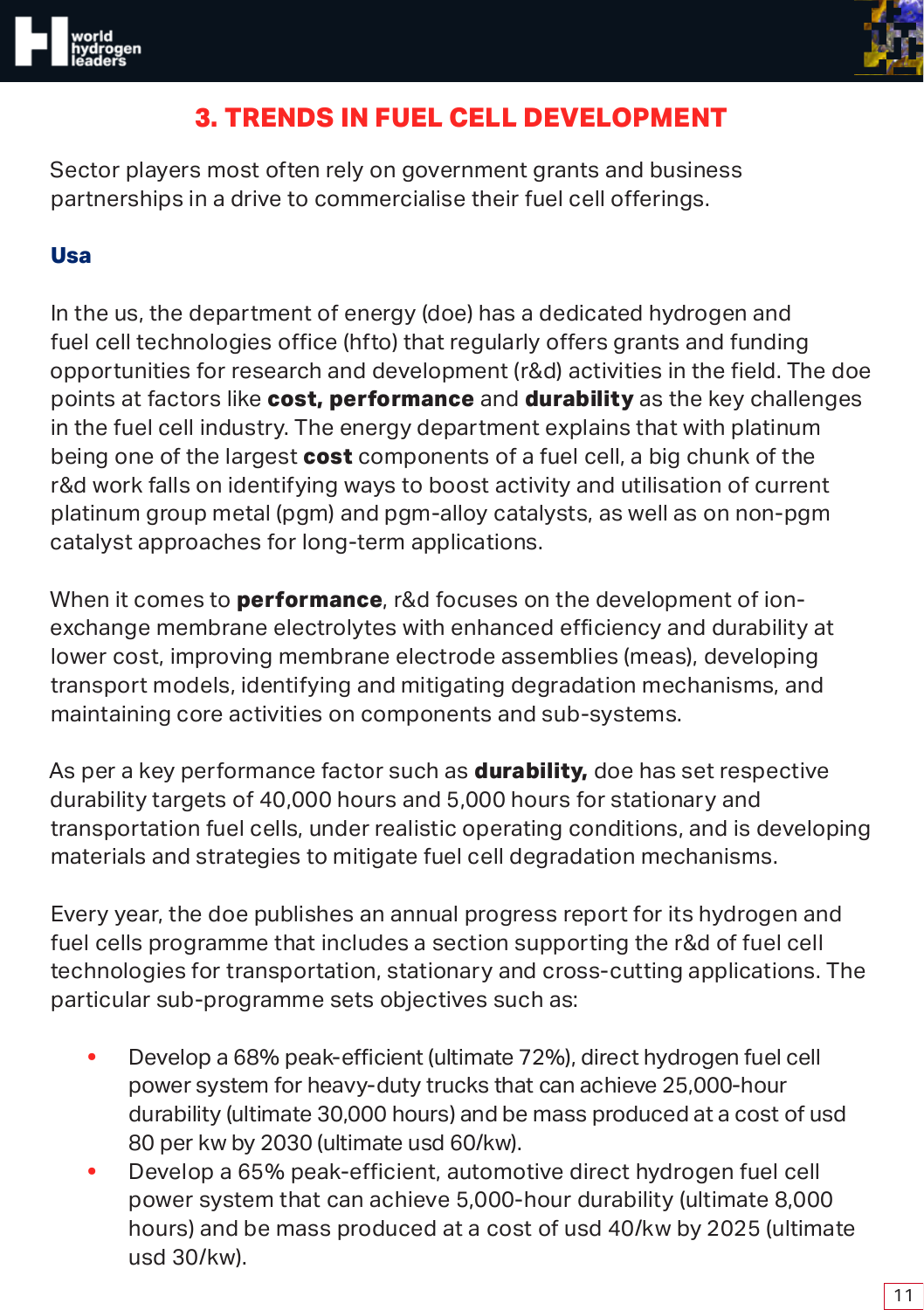



**•** Develop medium-scale chp systems (100 kw–3 mw) by 2025 that achieve 50% electrical efficiency, 90% chp efficiency, and 80,000-hour durability at a cost of usd 1,500/kw for operation on natural gas and usd 2,100/kw when configured for operation on biogas.

The results of r&d activities towards these goals, as of end-2019, can be found in the latest report. The 2020 annual progress report is yet to be published on the government website.

An example for doe financial support is a usd-33-million funding opportunity announced in december 2020, targeting innovative hydrogen and fuel cell r&d, infrastructure supply chain development and validation, and cost analysis activities. Topics covered by the funding opportunity include r&d in fuel cells for heavy-duty trucks, hydrogen production through high-temperature (high-t) water splitting (electrolysis) and biological processes that use waste, and domestic manufacturing of high-t electrolysers and related components. Full applications are due on march 8, 2021.

Also in the us, backup power solutions provider cummins has won a usd-2.6-million doe grant to build a 20-kw small-scale sofc power system at the university of connecticut, fuelled by natural gas but able to use multiple fuels. The durability of the system will be tested in a 5,000-hour run. Cummins hopes to develop a system that would be available at a price point below usd 1,000/ kw. Testing is planned to begin in 2021.

The company has also won a usd-2-million doe grant for a second project focused on the cost, performance and reliability of a reversible fuel cell (r-sofc).

Also in the us and strictly targeting the automotive sector, advent technologies reached an agreement in the autumn of 2020 to collaborate with los alamos national labs, the university of texas at austin (ut austin), rensselaer polytechnic institute (rpi), the university of new mexico and toyota motor north america r&d (tmna r&d) to continue development of the high-temperature pem fuel cell technology under a programme funded by an advanced research projects agency–energy (arpa-e) open award.

The development programme will focus on using ht-pem technology operating at 80 degrees celsius to 150 degrees celsius to increase the system efficiency from 60% to 70%, achieve a fast start-up time and superior heat management, improve performance with platinum and non-platinum catalysts to increase lifetime, and address the hydrogen infrastructure challenge.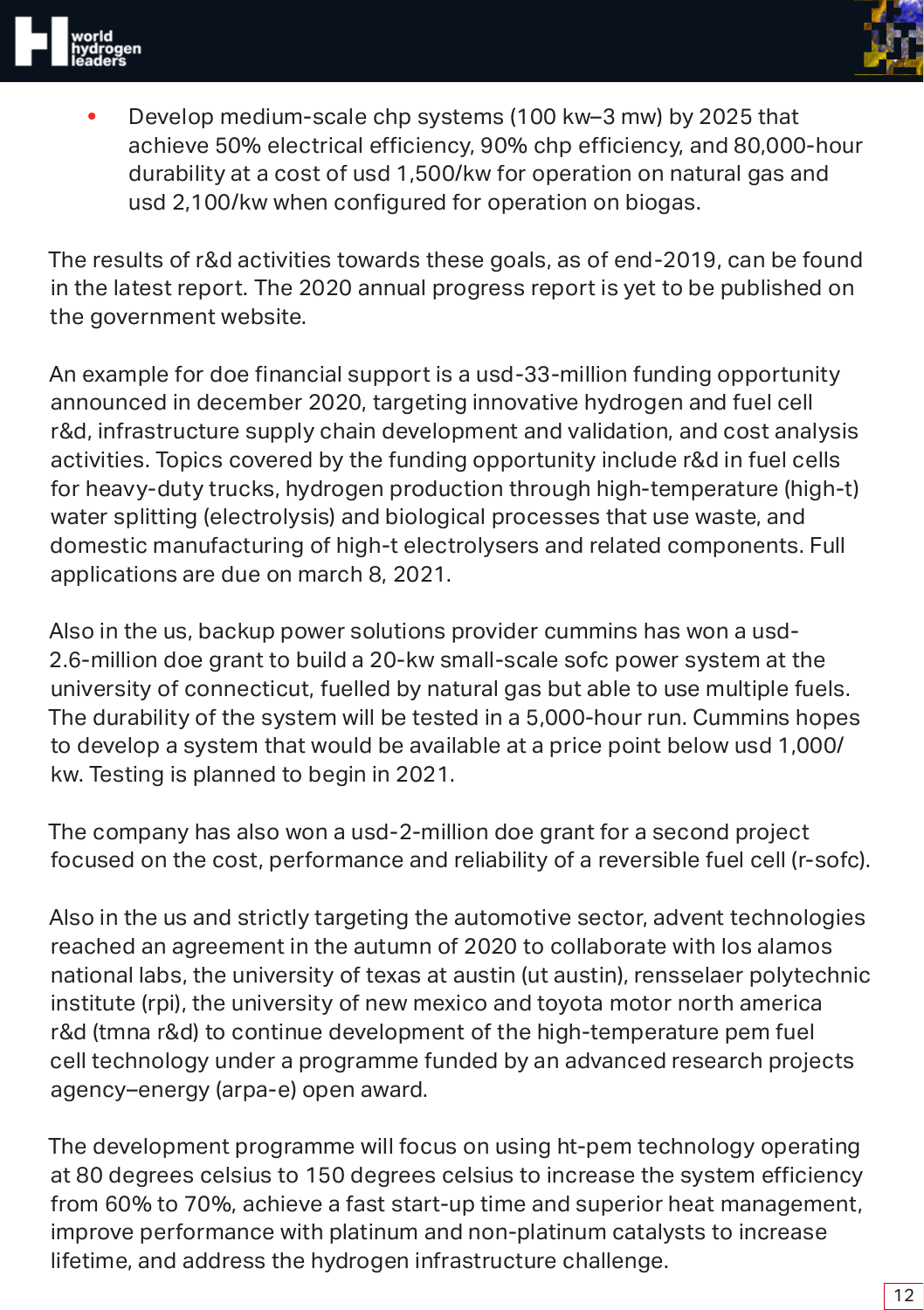

#### **Europe**

Meanwhile in europe, an interesting alliance has been formed between swedish and danish parties, namely alfa laval ab, dtu energy, haldor topsoe, svitzer and the mærsk mc-kinney møller center for zero carbon shipping, aimed at speeding up the development of the sofc technology and its adoption by the maritime industry. The project, called sofc4maritime, revolves around the use of sofcs for power production on marine vessels.

Again in scandinavia, and denmark in particular, a methanol fuel cell start-up called blue world technologies aps was founded in october 2018 and began pursuing large-scale production with the ultimate goal of retiring combustion engine technologies, but met challenges on the way. It finally initiated a limited methanol fuel cell production in the autumn of 2020, which, cofounder and cco mads friis jensen explained, enables the start-up to progress with development and trial projects with customers in a first step towards commercialising its technology.

A couple of months later, the firm closed an investment round of eur 6.4 million with both large and smaller investors, and announced the signing of a leasing agreement that allowed it to set foot in a building at the port of aalborg to house a 50-mw facility able to produce up to 5,000 units per year.

Since then, blue world technologies also bought out ht-pem material research company danish power systems, announced a partnership with california-based luxury electric vehicles (evs) maker karma automotive for the development of a fuel cell propulsion system, and the takeover of a larger production building at the port in view of its large order book with a doubledigit million euro amount.

Blue world technologies expects to start pre-series production at the new site in mid-2021 and hopes to reach a full-scale commercial production capacity of 50,000 units within three years.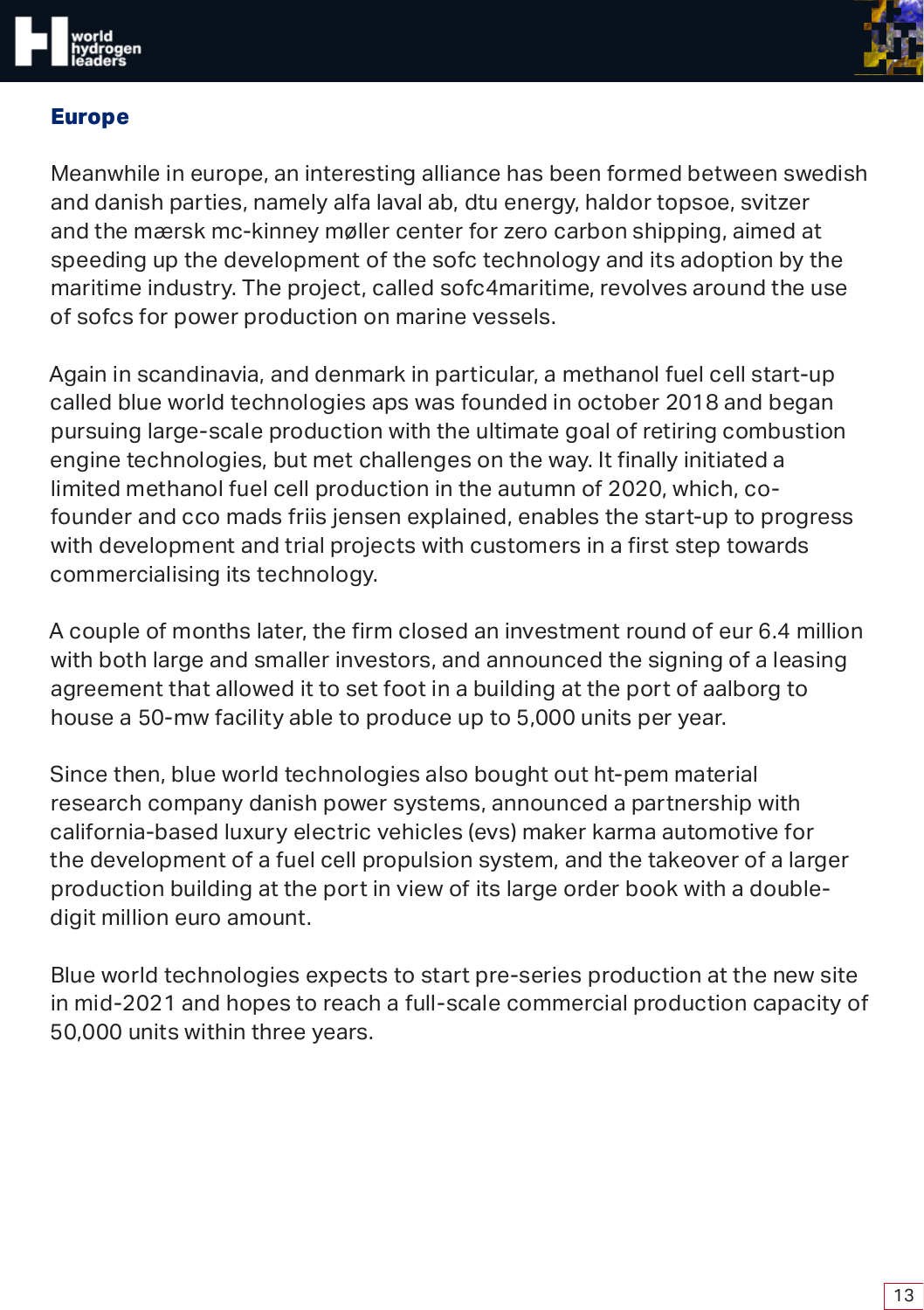



## **4. FUTURE TRENDS AND EXPECTATIONS**

According to the global fuel cells industry report released in july 2020, the global market for fuel cells is seen to reach usd 14.6 billion by 2027 as fuel cells and other sustainable energy technologies are expected to benefit from economic stimulus packages following the covid-19 pandemic.

Looking specifically at the fuel cell electric vehicle (fcev) market, it has been flourishing over the past few years, according to statistics prepared by the international energy agency (iae), last updated in june 2020. The top destinations in this regard are the us, china, japan and korea, while the netherlands and france stand out in europe.

Iea stats show that the global fcev stock nearly doubled to 25,210 units at the end of 2019, with 12,350 new vehicles sold, which is more than double the 5,800 purchased in 2018. Around the world, there were 23,354 fcevs in 2019, including 8,039 in the us, which continues to be the world leader in fcev stock, as one in three fcevs run on us roads. It is followed by china, japan and korea.

This decade is expected to also see a sharp increase in fuel cell system use beyond consumer vehicles, with projects studying diverse applications in heavy-duty, air and rail transport, and stationary applications, including to power data centres, telecommunications and emergency systems.

2020 was a big year for green hydrogen plans and strategies, especially in europe and asia, and these will surely further boost demand for fuel cell solutions in these markets.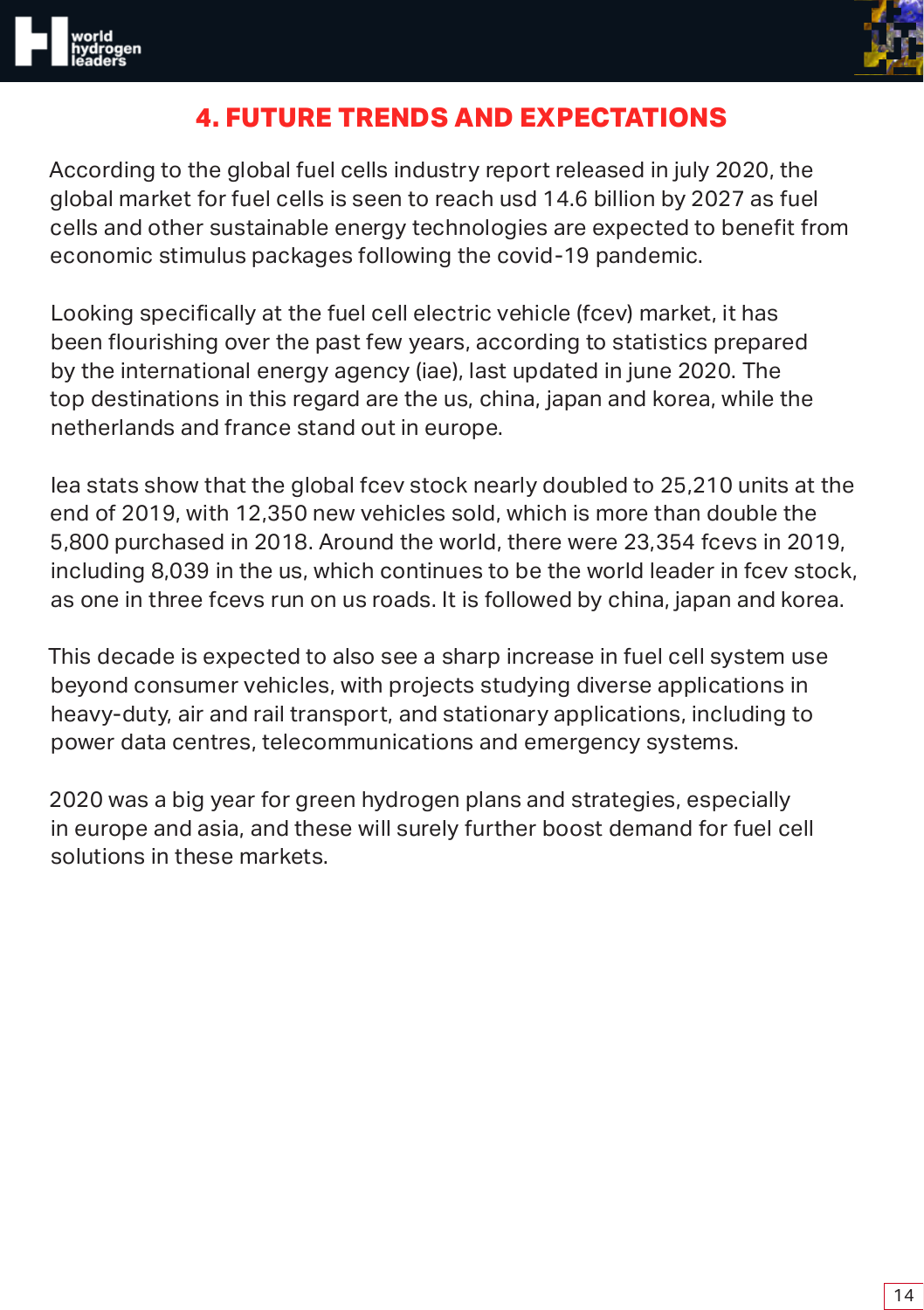

## **5. REFERENCES**

- **1.** Https://www.energy.gov/eere/fuelcells/comparison-fuel-cell-technologies, comparison of fuel cell technologies by the us office of energy efficiency & renewable energy, accessed on february 22, 2021
- **2.** Https://chem.libretexts.org/bookshelves/analytical\_chemistry/supplemental\_modules (analytical chemistry)/electrochemistry/exemplars/case\_study%3a\_fuel\_cells, case study available on the chemistry library website, accessed on february 22, 2021.
- **3.** Https://www.mdpi.com/2411-5134/5/3/42/htm, report by the department of electrical, electronics & computer engineering, bells university of technology, accessed on february 22, 2021.
- **4.** Https://renewablesnow.com/news/koreas-sk-group-to-buy-usd-15bn-minority-stake-inplug-power-727050/, article by renewables now, accessed on february 23, 2021.
- **5.** Https://www.ir.plugpower.com/press-releases/press-release-details/2021/plug-powers-2b-capital-raise-marks-the-largest-bought-deal-in-the-cleantech-sector/default.aspx, press release by plug power, accessed on february 22, 2021.
- **6.** Https://www.ir.plugpower.com/press-releases/press-release-details/2021/acciona-andplug-power-to-partner-on-establishing-leadinggreen-hydrogen-platform-foriberia/default.aspx, press release by plug power, accessed on february 22, 2021.
- **7.** Https://www.ir.plugpower.com/press-releases/press-release-details/2021/plug-powerexceeds-2020-guidance-and-raises-targets-for-2021-and-2024/default.aspx, press release by plug power, accessed on february 23, 2021.
- **8.** Https://s21.q4cdn.com/824959975/files/doc\_financials/2019/q4/plug-power-q4-ye-2019-letter-f.pdf, financial report by plug power, accessed on february 23, 2021.
- **9.** Https://renewablesnow.com/news/plug-power-posts-record-2020-gross-billings-tobeat-own-target-732536/, article by renewables now, accessed on february 25, 2021.
- **10.** Https://renewablesnow.com/news/ballard-raises-usd-550m-gross-from-upsizedbought-deal-offering-732303/, article by renewables now, accessed on february 23, 2021.
- **11.** Https://www.ballard.com/docs/default-source/financial-reports/2020/2020-q3-financialstatements.pdf?Sfvrsn=148ddd80\_4, financial report by ballard, accessed on february 24, 2021.
- **12.** Https://www.ballard.com/docs/default-source/financial-reports/2019/2019-q4-- financial-statements.pdf?Sfvrsn=9f59c280\_8, financial report by ballard, accessed on february 24, 2021.
- **13.** Https://investor.fce.com/press-releases/press-release-details/2020/fuelcell-energyannounces-closing-of-public-offering-of39696320-shares-of-common-stock/ default.aspx, press release by fuelcell energy, accessed on february 24, 2021.
- **14.** Https://investor.fce.com/press-releases/press-release-details/2021/fuelcell-energyreports-fourth-quarter-and-fiscal-year-2020-financial-results/default.aspx, financial report by fuelcell energy, accessed on february 24, 2021.
- **15.** Https://www.bloomenergy.com/newsroom/press-releases/bloom-energy-announcesfourth-quarter-2020-and-full-year-2020-financial, financial report by bloom energy, accessed on february 24, 2021.
- **16.** Https://polaris.brighterir.com/public/ceres\_power/news/rns/story/xq6002r/export, press release by ceres power, accessed on february 24, 2021.
- **17.** Https://polaris.brighterir.com/public/ceres\_power/news/rns/story/x8l4opr/export, press release by ceres power, accessed on february 24, 2021.
- **18.** Https://polaris.brighterir.com/public/ceres\_power/news/rns/story/w3g77zx/export, press release by ceres power, accessed on february 24, 2021.
- **19.** Https://polaris.brighterir.com/public/ceres\_power/news/rns/story/rmo4k2x/export, press release by ceres power, accessed on february 24, 2021.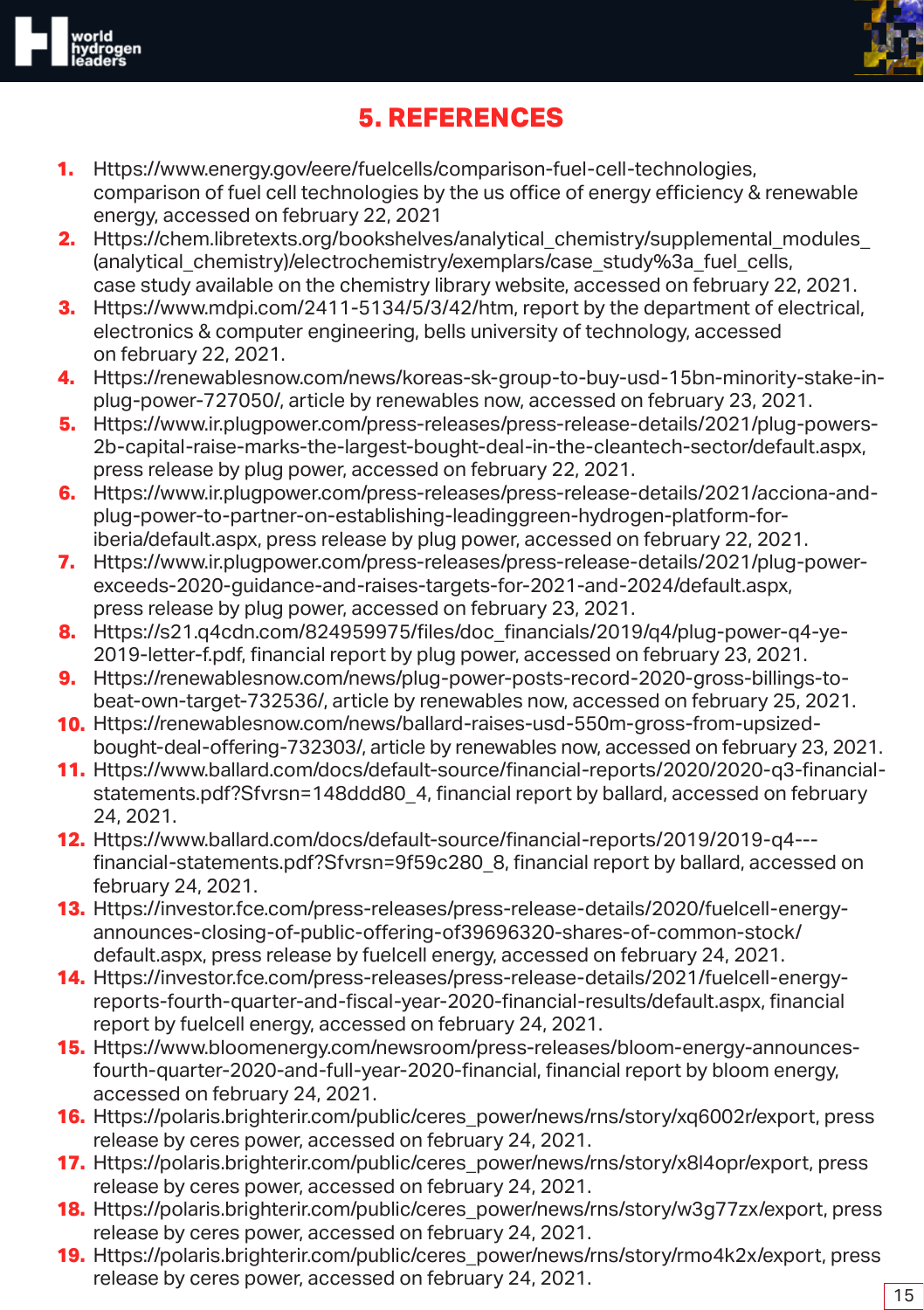

- **20.** Https://polaris.brighterir.com/public/ceres\_power/news/rns/story/x5dz89w/export, press release by ceres power, accessed on february 24, 2021.
- **21.** Https://www.advent.energy/2020/10/13/advent-technologies-inc-to-combine-withamci-acquisition-corp-creating-a-leading-next-generation-fuel-cell-technologycompany/, press release by advent technologies, accessed on february 24, 2021.
- **22.** Https://www.advent.energy/2020/12/22/advent-technologies-inc-and-amci-acquisitioncorp-announce-committed-65-million-pipe-to-support-proposed-businesscombination/, press release by advent technologies, accessed on february 24, 2021.
- **23.** Https://www.businesswire.com/news/home/20210222005435/en/advent-technologiesannounces-acquisition-of-ultracell-a-leader-in-lightweight-fuel-cell-technology, press release by advent technologies, accessed on february 24, 2021.
- **24.** Https://www.energy.gov/eere/articles/energy-department-announces-33-millionadvance-hydrogen-and-fuel-cell-rd-and-h2scale, press release by the us department of energy, accessed on february 25, 2021.
- **25.** Https://www.energy.gov/eere/fuelcells/fuel-cells, fuel cells information presented by the us department of energy, accessed on february 25, 2021.
- **26.** Https://www.hydrogen.energy.gov/annual\_progress19.html, report by the us department of energy, accessed on february 25, 2021.
- 27. Https://www.hydrogen.energy.gov/pdfs/progress19/fc\_overview\_2019.pdf, by the us department of energy, accessed on february 25, 2021.
- **28.** Https://www.cummins.com/news/2020/11/01/cummins-takes-leadership-rolepromising-fuel-cell-technology, press release by cummins inc, accessed on february 24, 2021.
- **29.** Https://www.advent.energy/2020/11/02/advent-technologies-to-collaborate-with-losalamos-national-laboratory-and-world-class-research-team-in-the-development-ofnext-generation-fuel-cell-technology-for-the-automotive-industry/, press release by advent technologies, accessed on february 24, 2021.
- **30.** Https://www.alfalaval.com/industries/marine-transportation/marine/marine-news/ maritime-industry-players-join-forces-to-realize-the-decarbonization-potential-ofsolid-oxide-fuel-cells/, press release by alfa laval, accessed on february 25, 2021.
- **31.** Https://www.blue.world/blue-world-technologies-is-starting-production/, press release by blue world technologies, accessed on february 26, 2021.
- **32.** Https://www.blue.world/blue-world-technologies-closes-investment-round-with-greatsuccess/, press release by blue world technologies, accessed on february 26, 2021.
- **33.** Https://www.blue.world/blue-world-technologies-acquires-globally-recognisedmanufacturer-of-fuel-cell-components-to-strengthen-its-market-position/, press release by blue world technologies, accessed on february 26, 2021.
- **34.** Https://www.blue.world/blue-world-technologies-and-karma-automotive-tocollaborate-on-fuel-cell-propulsion-system/, press release by blue world technologies, accessed on february 26, 2021.
- **35.** Https://www.blue.world/blue-world-technologies-upgrades-production-facilities-tomatch-growing-demand/, press release by blue world technologies, accessed on february 26, 2021.
- **36.** Https://www.reportlinker.com/p05379572/global-fuel-cells-industry.html?Utm\_ source=gnw, global fuel cell industry report, accessed on february 27, 2021.
- **37.** Https://www.iea.org/reports/hydrogen, statistics by the international energy agency (iea), accessed on february 27, 2021.
- **38.** Https://www.iea.org/data-and-statistics/charts/fuel-cell-ev-deployment-2017-2019 and-national-targets-for-selected-countries, statistics by the international energy agency (iea), accessed on february 27, 2021.